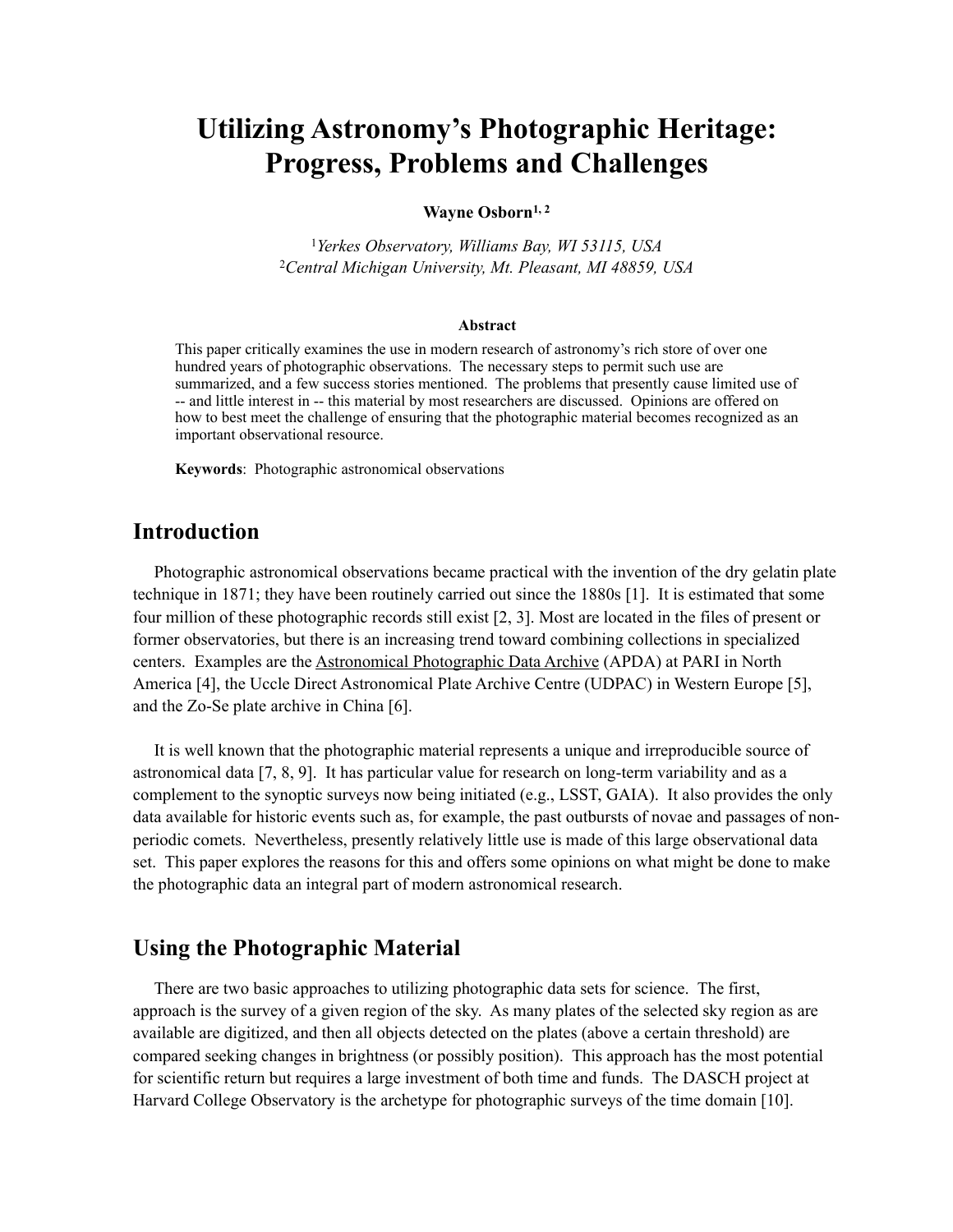This project will eventually provide time coverage of 100 years (1890 - 1990) for the entire sky with a typical cadence of two weeks. About 60,000 of Harvard's collection of 450,000 direct plates have so far been digitized, with the resulting data being released as given fields are completed. Although less than 15% of the plates have been scanned, the scientific value of this project has already been demonstrated: discoveries of a new class of K giant variables and of new symbiotic novae, to mention two examples. A second survey worth noting is the digitization of plates from Italian observatories which produced the Asiago Photographic Archive (http://dipastro.pd.astro.it/asiago/). This survey has also yielded valuable scientific results, particularly on symbiotic stars and novae (see, for example, [11]).

 The second, and most utilized, approach for scientific use of the archival photographic material is the targeted approach: study of one particular object. The most common case is the study of photometric variability. For this, the object's brightness is determined - often by simple eye estimate - on as many plates as can be accessed. A good example of scientific results from a targeted study is the discovery from archival data that the recurrent nova T Pyx shows a steady secular decline in brightness underlying its periodic outbursts [12]. The targeted approach is also that usually employed for scientific study of spectra, but in some cases the targets are not a particular astronomical object but a specific spectral feature (e.g., Hα or Ca II lines).

# **Increasing the Usage**

 There is tremendous potential for astronomical discoveries in the archival photographic records. Their scientific value has been demonstrated many times, some examples of which have just been mentioned. It is therefore surprising that relatively little use is made of these data in comparison to other archival data sets. An ADS search for papers published in the five most-read astronomical journals - A&A, ApJ, AJ, MNRAS, PASP - in the past five years (2009 - 2013) yielded only thirtythree papers that utilized unpublished photographic material *for scientific investigations* (papers that describe plate archives, digitization projects, scanner tests and the like were not counted).<sup>1</sup> While some papers certainly have been overlooked, this number can compared to the over 8400 articles in these journals in 2013 alone! Table 1 gives some basic statistics for the 33 papers. One notes (1) the wide variety in the types of objects that were the subject of the study, (2) that in several cases the only photographic data used came from the well-known digitized sky surveys that are on-line and (3) projects that employed direct plates dominate; papers utilizing archival photographic spectra, both slit and objective prism, are few.

 The limited use can be attributed to three main factors. The majority of today's astronomers were trained in the CCD era and are not aware that this rich resource exists. Of those that are aware of its existence, many think the old photographic data is not trustworthy (in some cases this had led to plates being discarded). In fact, results from such observations can be just as reliable as those from modern detectors *but only if care is taken to ensure high quality measurement*; on the other hand, careless plate measurement, such as digitization with an unreliable flatbed scanner, can introduce errors that compromise the science as well as tarnish the reputation of photographic data [14, 15, 16, 17]. Finally,

<sup>&</sup>lt;sup>1</sup> A similar compilation for 2000 - 2008 [13] lists 57 papers, which gives an average of only six papers per year in these journals over the past fourteen years See http://atlas.obs-hp.fr/pdpp/publications/ for more details.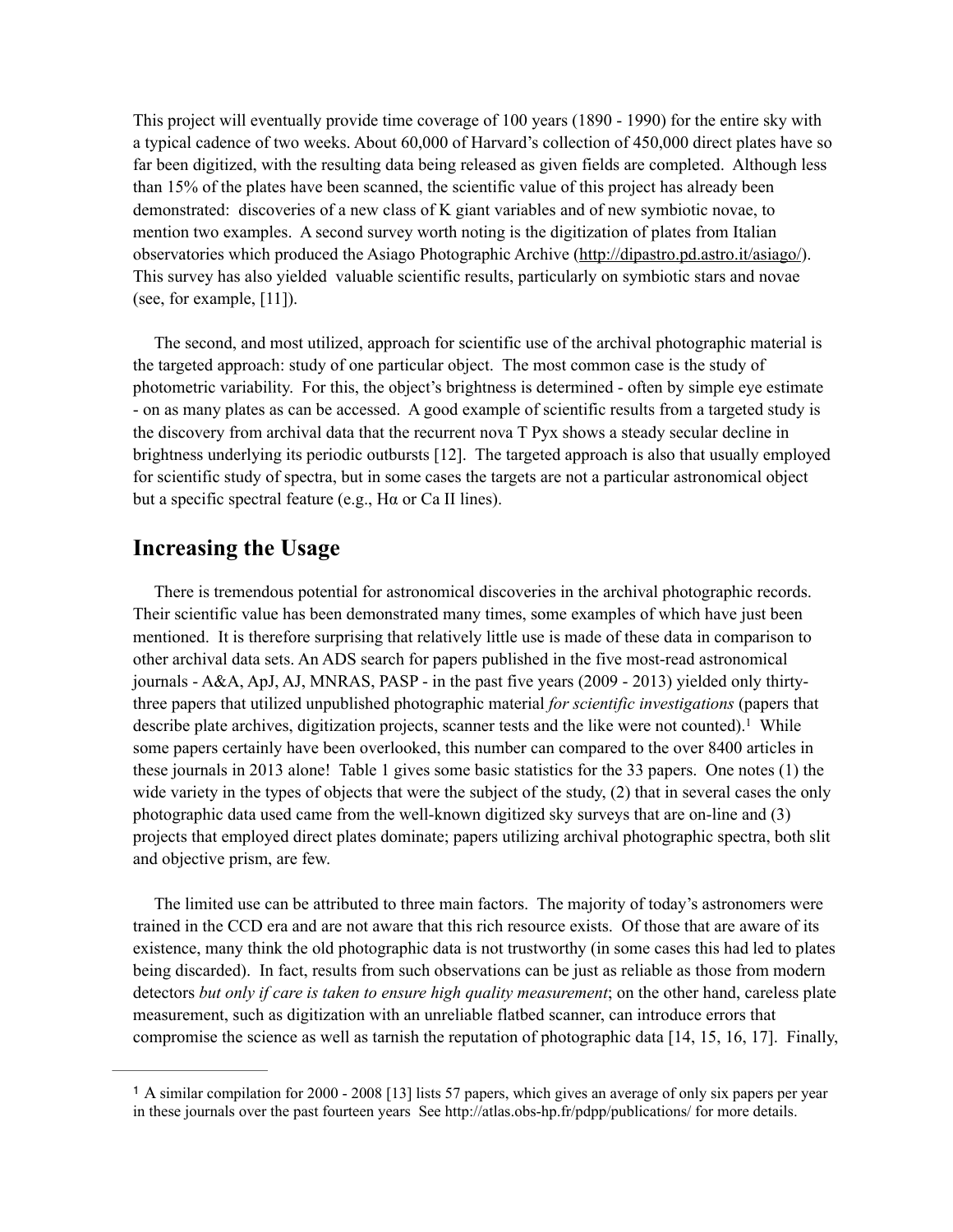| Type of plates used      | Direct plates of star fields = 30, slit spectra = 2, solar patrol plates = 1                                                           |
|--------------------------|----------------------------------------------------------------------------------------------------------------------------------------|
| Approach used            | Survey approach = 6, targeted approach = $27$                                                                                          |
| Purpose                  | Photometry = 23, astrometry = 3, spectroscopy = 2, morphology = 1,<br>search and discovery $=$ 4                                       |
| Subject                  | Star (usually a variable) = 17, nova = 7, extragalactic object = 5,<br>stellar cluster = 2, sun = 1, planetary satellites = 1          |
| Source of plate material | 1 plate archive = 13, 2 archives = 6, more than 2 archives = 5,<br>DASCH survey = 4, other survey = 1, on-line digital sky surveys = 4 |

Table 1. Properties of research papers in 2009 - 2013 that utilized photographic plate

there is the difficulty in locating and accessing the data desired. The reduced data (magnitudes, calibrated spectra) are usually not available on-line nor are the original images that could be downloaded and measured, as is often the case with CCD observations. Use of photographic records often requires a visit the plate archive and physically handling each plate of interest. This final factor is, however, gradually being addressed by plate digitization programs.

 Perhaps more surprising than the low usage of the photographic material is the limited interest in these data by the astronomical community given its known scientific value. This is reflected by the lack of support - by both research groups and funding agencies - for projects intended to make photographic records more accessible; many such projects have been curtailed or eliminated for financial reasons. One can ask what needs to be done to make the photographic observations become recognized as an integral part of modern astronomical research data.<sup>2</sup> Below are four possibilities for discussion.

 First, it is common for investigators using photographic data to utilize plates from only one archive. The norm in modern astronomical research is the collaborative effort, usually involving investigators from several institutions. Utilizing plates from several collections would improve the historical data, particularly time coverage in variability studies. I can cite studies where relevant plates in our Yerkes plate collection were not utilized. The use of an institution's plates greatly helps it in justifying the importance of its plate collection and in seeking funding. Shouldn't researchers be encouraged to broaden their nets when using photographic data?

 Second, effective use of the targeted approach in using plates, as well to a certain extent of the survey approach, requires catalogs so those plates of interest can be located. There is a critical need for internet-searchable catalogs of the plates held in plate collections. The useful Wide Field Plate Database (http://www.skyarchive.org; [18]) lists where plate collections are located, but the catalogs listing the individual plates are not easily located, if they even exist. I would argue producing detailed catalogs of plates in collections should be a higher priority at this time than digitizing small sets of plates. If a researcher knows the identities of relevant plates, he or she can probably arrange for

 $\frac{2}{3}$  This would no doubt occur if paper referees would question, when relevant, whether the authors have examined the historical record in the same was as they often ask them if pertinent theoretical predictions or observations in other wavelength regions were considered.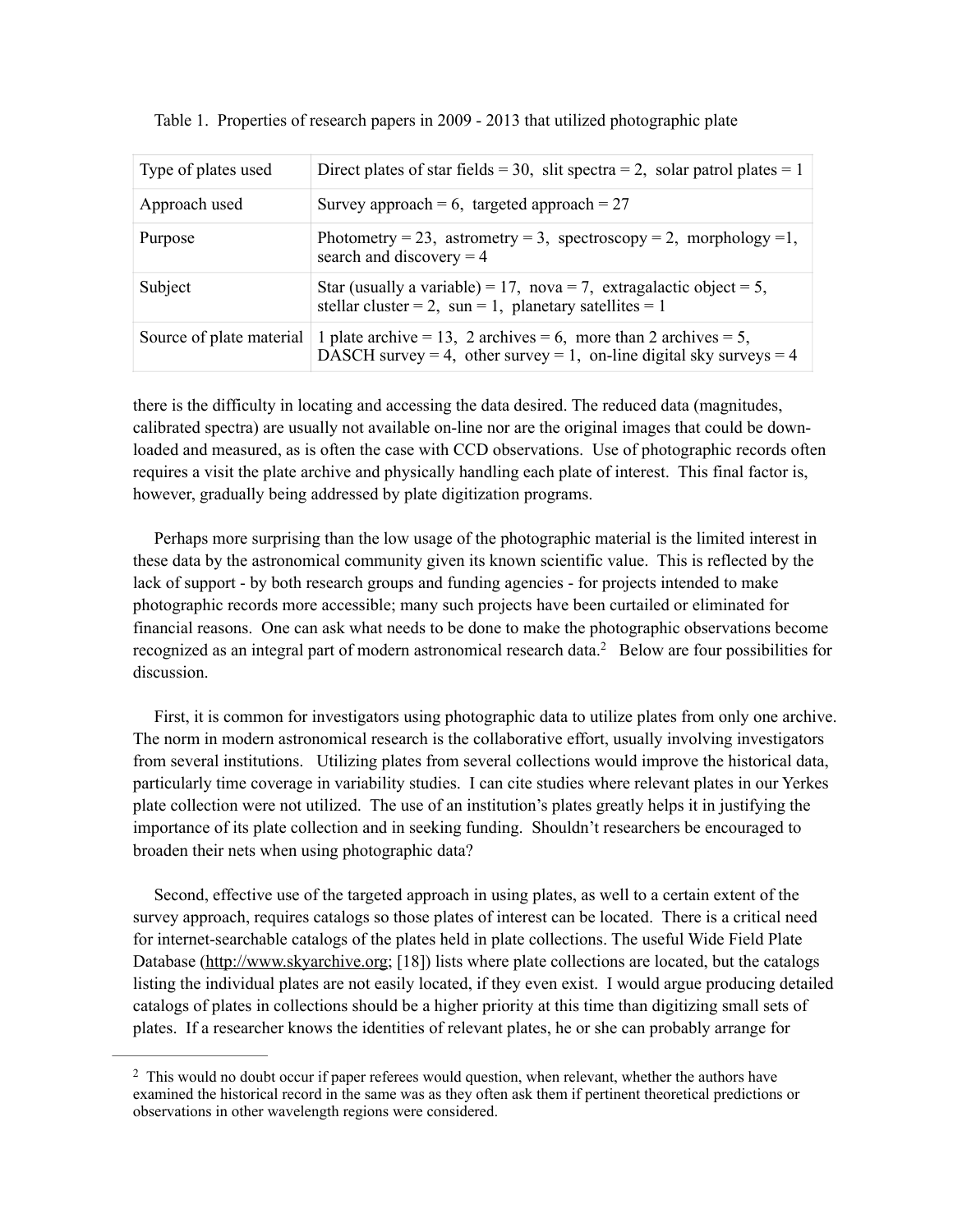digitization. Further, these plate catalogs need not only to be on-line, the links must be easily accessible and discoverable. The wide-spread use of the digital sky surveys, 2MASS and Sloan data and the like reflects their well-known and easily-used internet links. Shouldn't the creation of a prominent web page with links to all the existing on-line plate catalogs be a high priority?

 Third, more communication and collaborative efforts are needed between the groups involved in cataloguing and digitizing plates. The DASCH project likely will eventually produce the fundamental database for time domain investigations involving the last century. But to optimize the database the Harvard plates need to be supplemented with plates from other collections. The Harvard plates have gaps in their time coverage, most notably the infamous Menzel gap of 1954 - 1965 which resulted from the 1950's decision by then Observatory Director D. Menzel to discarded some plates to create more office space and to suspend Harvard's long-running photographic sky patrol for budgetary reasons. There are several plate collections that can help fill this lack of coverage for the northern sky (e.g., Sonneberg's), but identifying southern-sky plates taken in this period is more challenging and should be a priority. Shouldn't the plate archive community start work now to identify and ensure preserving of those plates that can eventually be used to address this shortcoming of the Harvard data?

 Finally, there is presently the tendency for those involved in plate cataloging and digitizing efforts to work fairly independently. At times, groups may even be competing for support. Shouldn't this work be conducted in the modern way - a coordinated, international team approach rather than the independent individual efforts most common at present?

# **References**

- [1] Tenn, J. S. 1988, *Griffith Observer*, 53, April, p. 2
- [2] Tsvetkov, M. 2009, in *Preserving Astronomy's Photographic Legacy*, ASP
- Conference Series, Vol 410 (eds. W. Osborn and L. Robbins), p. 15
- [3] Osborn, W. and Robbins, L. 2009, in *Preserving Astronomy's Photographic Legacy*, ASP Conference Series, Vol 410 (eds. W. Osborn and L. Robbins), p. 81
- [4] Castelaz, M. W. 2009, in *Preserving Astronomy's Photographic Legacy*, ASP Conference Series, Vol 410 (eds. W. Osborn and L. Robbins), p. 70
- [5] de Cuyper, J.-P.; Elst, E.; Hensberge, H.; Lampens, P.; Pauwels, T.; van Dessel, E.; Brosch, N.; Hudec, R.; Kroll, P.; Tsvetkov, M. 2001, in *Astronomical Data Analysis Software and Systems X, ASP Conference Series, Vol. 238 (eds. F. R. Harnden, Francis A. Primini, and*  Harry E. Payne), p. 125
- [6] Mao, C-H., Yu, Y. Tang, Z-H. and Zhao, J-H. 2013, *SCAN–IT* (newsletter of the IAU Working Group for the Preservation and Digitization of Photographic Plates), no. 6, p. 20
- [7] Barbieri, C. et al. 2003, *Experimental Astronomy,* 15, 29
- [8] Osborn, W. and Robbins, L. 2009, in *Preserving Astronomy's Photographic Legacy*, ASP Conference Series, Vol 410 (eds. W. Osborn and L. Robbins), p. 3
- [9] Griffin, E. 2012, *Book of abstracts of C41/ICHA Science Meetings at the IAU XXVIII General Assembly*, (ed. C. Sterken), p. 54
- [10] Grindlay, J., Tang, S., Los, E. and Servillat, M. 2011, in *New Horizons in Time-Domain Astronomy*, IAU Symposium No. 285 (eds. R. E. M. Griffin, R. J. Hanisch and R. Seaman), p. 29
- [11] Jurdana-Šepić, R. and Munari, U. 2010, *PASP*, 122, 35